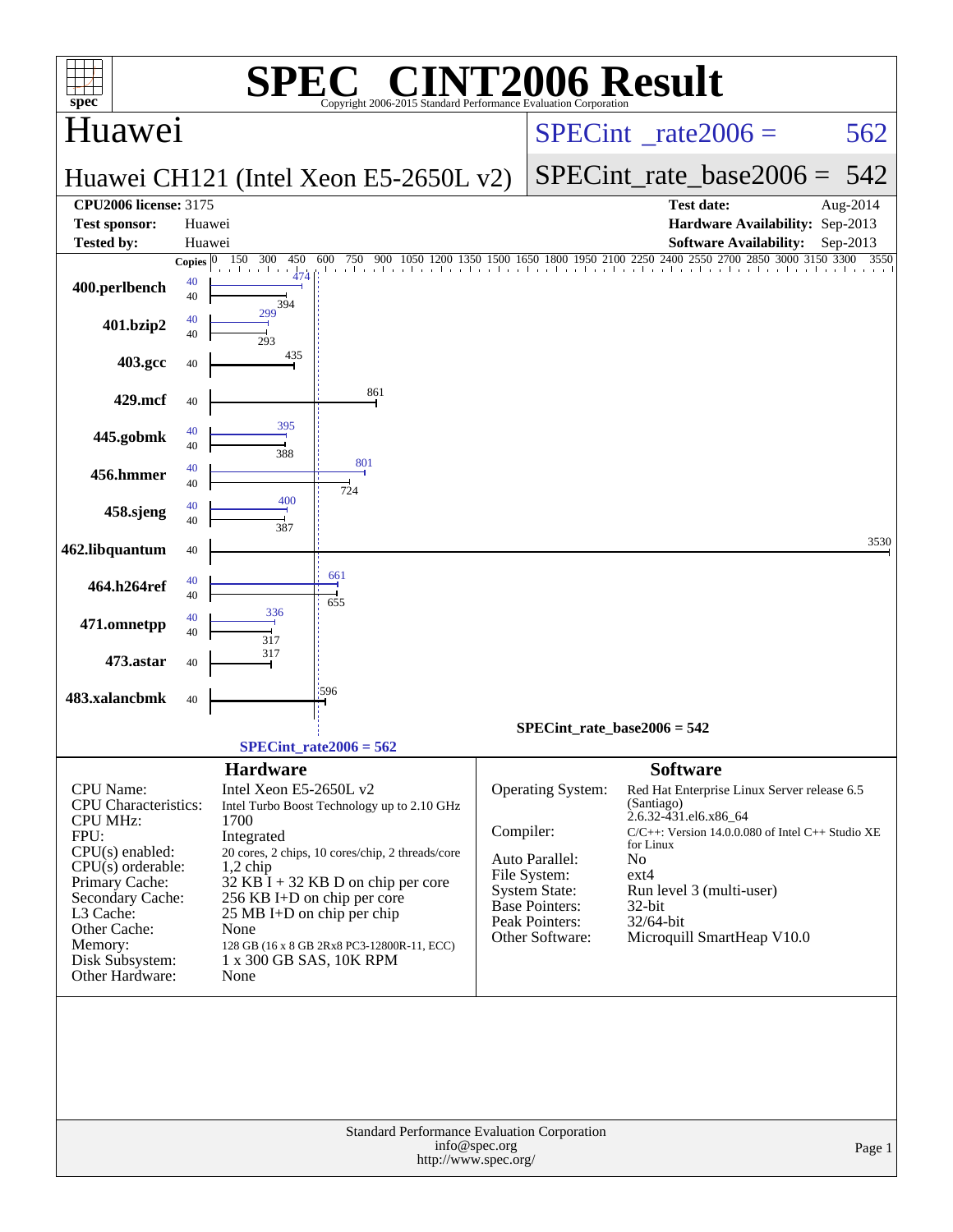

#### Huawei

#### SPECint rate $2006 = 562$

Huawei CH121 (Intel Xeon E5-2650L v2)

[SPECint\\_rate\\_base2006 =](http://www.spec.org/auto/cpu2006/Docs/result-fields.html#SPECintratebase2006)  $542$ 

**[CPU2006 license:](http://www.spec.org/auto/cpu2006/Docs/result-fields.html#CPU2006license)** 3175 **[Test date:](http://www.spec.org/auto/cpu2006/Docs/result-fields.html#Testdate)** Aug-2014

**[Test sponsor:](http://www.spec.org/auto/cpu2006/Docs/result-fields.html#Testsponsor)** Huawei **[Hardware Availability:](http://www.spec.org/auto/cpu2006/Docs/result-fields.html#HardwareAvailability)** Sep-2013 **[Tested by:](http://www.spec.org/auto/cpu2006/Docs/result-fields.html#Testedby)** Huawei **[Software Availability:](http://www.spec.org/auto/cpu2006/Docs/result-fields.html#SoftwareAvailability)** Sep-2013

#### **[Results Table](http://www.spec.org/auto/cpu2006/Docs/result-fields.html#ResultsTable)**

|                                                                                                          | <b>Base</b>   |                |       |                |            |                |                  | <b>Peak</b>   |                |              |                |              |                |              |
|----------------------------------------------------------------------------------------------------------|---------------|----------------|-------|----------------|------------|----------------|------------------|---------------|----------------|--------------|----------------|--------------|----------------|--------------|
| <b>Benchmark</b>                                                                                         | <b>Copies</b> | <b>Seconds</b> | Ratio | <b>Seconds</b> | Ratio      | <b>Seconds</b> | Ratio            | <b>Copies</b> | <b>Seconds</b> | <b>Ratio</b> | <b>Seconds</b> | <b>Ratio</b> | <b>Seconds</b> | <b>Ratio</b> |
| 400.perlbench                                                                                            | 40            | 994            | 393   | 992            | 394        | 989            | 395 <sub>l</sub> | 40            | 823            | 475          | 824            | 474          | 824            | 474          |
| 401.bzip2                                                                                                | 40            | 1318           | 293   | 1315           | 293        | 1318           | 293              | 40            | 1289           | 299          | 1288           | 300          | 1290           | 299          |
| $403.\mathrm{gcc}$                                                                                       | 40            | 738            | 436   | 741            | 435        | 741            | 435              | 40            | 738            | 436          | 741            | 435          | 741            | 435          |
| $429$ .mcf                                                                                               | 40            | 423            | 863   | 424            | 861        | 424            | 861              | 40            | 423            | 863          | 424            | 861          | 424            | 861          |
| $445$ .gobmk                                                                                             | 40            | 1082           | 388   | 1083           | 388        | 1078           | 389              | 40            | 1062           | 395          | 1062           | <u>395</u>   | 1063           | 395          |
| 456.hmmer                                                                                                | 40            | 517            | 721   | 516            | 724        | 516            | 724              | 40            | 463            | 807          | 466            | 801          | 466            | 801          |
| $458$ .sjeng                                                                                             | 40            | 1251           | 387   | 1254           | 386        | 1251           | 387              | 40            | 1210           | 400          | 1209           | 400          | 1216           | 398          |
| 462.libquantum                                                                                           | 40            | 235            | 3530  | 235            | 3530       | 235            | 3530             | 40            | 235            | 3530         | 235            | 3530         | 235            | 3530         |
| 464.h264ref                                                                                              | 40            | 1345           | 658   | 1354           | 654        | 1351           | 655              | 40            | 1340           | 661          | 1336           | 663          | 1341           | 660          |
| 471.omnetpp                                                                                              | 40            | 790            | 317   | 785            | 318        | 790            | 317              | 40            | 744            | 336          | 743            | 336          | 744            | 336          |
| $473$ . astar                                                                                            | 40            | 887            | 317   | 894            | 314        | 887            | 317              | 40            | 887            | 317          | 894            | 314          | 887            | 317          |
| 483.xalancbmk                                                                                            | 40            | 461            | 599   | 463            | <b>596</b> | 465            | 594              | 40            | 461            | 599          | 463            | 596          | 465            | 594          |
| Results appear in the order in which they were run. Bold underlined text indicates a median measurement. |               |                |       |                |            |                |                  |               |                |              |                |              |                |              |

#### **[Submit Notes](http://www.spec.org/auto/cpu2006/Docs/result-fields.html#SubmitNotes)**

 The numactl mechanism was used to bind copies to processors. The config file option 'submit' was used to generate numactl commands to bind each copy to a specific processor. For details, please see the config file.

#### **[Operating System Notes](http://www.spec.org/auto/cpu2006/Docs/result-fields.html#OperatingSystemNotes)**

Stack size set to unlimited using "ulimit -s unlimited"

#### **[Platform Notes](http://www.spec.org/auto/cpu2006/Docs/result-fields.html#PlatformNotes)**

 BIOS configuration: Set Power Efficiency Mode to Custom Baseboard Management Controller used to adjust the fan speed to 100% Sysinfo program /spec/config/sysinfo.rev6818 \$Rev: 6818 \$ \$Date:: 2012-07-17 #\$ e86d102572650a6e4d596a3cee98f191 running on wbspeccpu Fri Aug 15 14:10:36 2014 This section contains SUT (System Under Test) info as seen by some common utilities. To remove or add to this section, see: <http://www.spec.org/cpu2006/Docs/config.html#sysinfo> From /proc/cpuinfo model name : Intel(R) Xeon(R) CPU E5-2650L v2 @ 1.70GHz 2 "physical id"s (chips)

 40 "processors" cores, siblings (Caution: counting these is hw and system dependent. The following excerpts from /proc/cpuinfo might not be reliable. Use with Continued on next page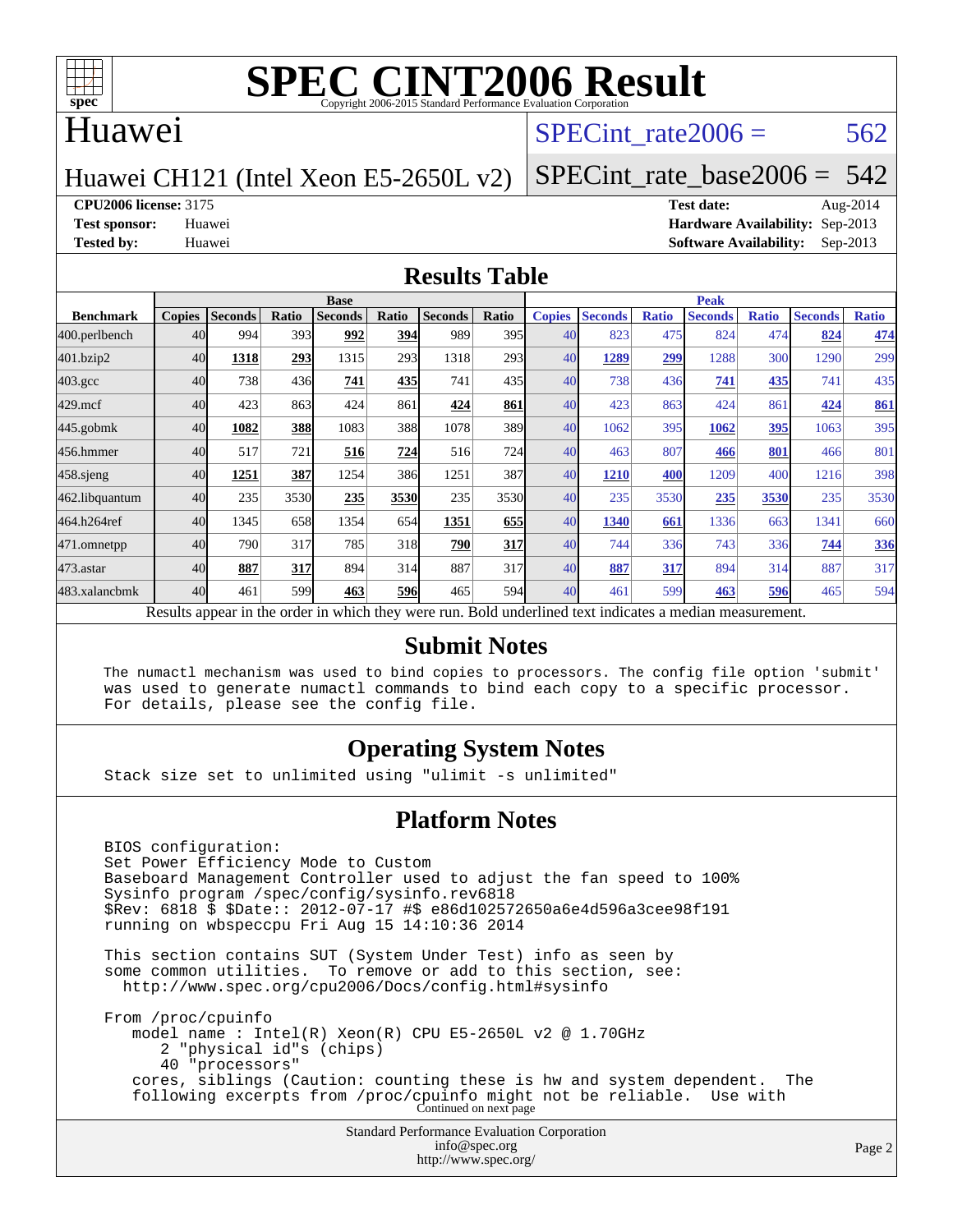

#### Huawei

SPECint rate $2006 = 562$ 

[SPECint\\_rate\\_base2006 =](http://www.spec.org/auto/cpu2006/Docs/result-fields.html#SPECintratebase2006) 542

#### Huawei CH121 (Intel Xeon E5-2650L v2)

**[Tested by:](http://www.spec.org/auto/cpu2006/Docs/result-fields.html#Testedby)** Huawei **[Software Availability:](http://www.spec.org/auto/cpu2006/Docs/result-fields.html#SoftwareAvailability)** Sep-2013

**[CPU2006 license:](http://www.spec.org/auto/cpu2006/Docs/result-fields.html#CPU2006license)** 3175 **[Test date:](http://www.spec.org/auto/cpu2006/Docs/result-fields.html#Testdate)** Aug-2014 **[Test sponsor:](http://www.spec.org/auto/cpu2006/Docs/result-fields.html#Testsponsor)** Huawei **[Hardware Availability:](http://www.spec.org/auto/cpu2006/Docs/result-fields.html#HardwareAvailability)** Sep-2013

#### **[Platform Notes \(Continued\)](http://www.spec.org/auto/cpu2006/Docs/result-fields.html#PlatformNotes)**

 caution.) cpu cores : 10 siblings : 20 physical 0: cores 0 1 2 3 4 8 9 10 11 12 physical 1: cores 0 1 2 3 4 8 9 10 11 12 cache size : 25600 KB From /proc/meminfo MemTotal: 132103760 kB HugePages\_Total: 0<br>Hugepagesize: 2048 kB Hugepagesize: /usr/bin/lsb\_release -d Red Hat Enterprise Linux Server release 6.5 (Santiago) From /etc/\*release\* /etc/\*version\* redhat-release: Red Hat Enterprise Linux Server release 6.5 (Santiago) system-release: Red Hat Enterprise Linux Server release 6.5 (Santiago) system-release-cpe: cpe:/o:redhat:enterprise\_linux:6server:ga:server uname -a: Linux wbspeccpu 2.6.32-431.el6.x86\_64 #1 SMP Sun Nov 10 22:19:54 EST 2013 x86\_64 x86\_64 x86\_64 GNU/Linux run-level 3 Aug 13 14:56 SPEC is set to: /spec Filesystem Type Size Used Avail Use% Mounted on<br>
/dev/sda1 ext4 270G 87G 170G 34% / 87G 170G 34% / Additional information from dmidecode: BIOS Insyde Corp. RMIBV629 05/12/2014 Memory: 16x Micron 18JSF1G72PDZ-1G6E 8 GB 1600 MHz 2 rank 8x NO DIMM NO DIMM (End of data from sysinfo program) **[General Notes](http://www.spec.org/auto/cpu2006/Docs/result-fields.html#GeneralNotes)** Environment variables set by runspec before the start of the run:

LD\_LIBRARY\_PATH = "/spec/libs/32:/spec/libs/64:/spec/sh" Binaries compiled on a system with 1x Core i7-860 CPU + 8GB memory using RedHat EL 6.4 Transparent Huge Pages enabled with: echo always > /sys/kernel/mm/redhat\_transparent\_hugepage/enabled Filesystem page cache cleared with: echo 1> /proc/sys/vm/drop\_caches runspec command invoked through numactl i.e.: numactl --interleave=all runspec <etc>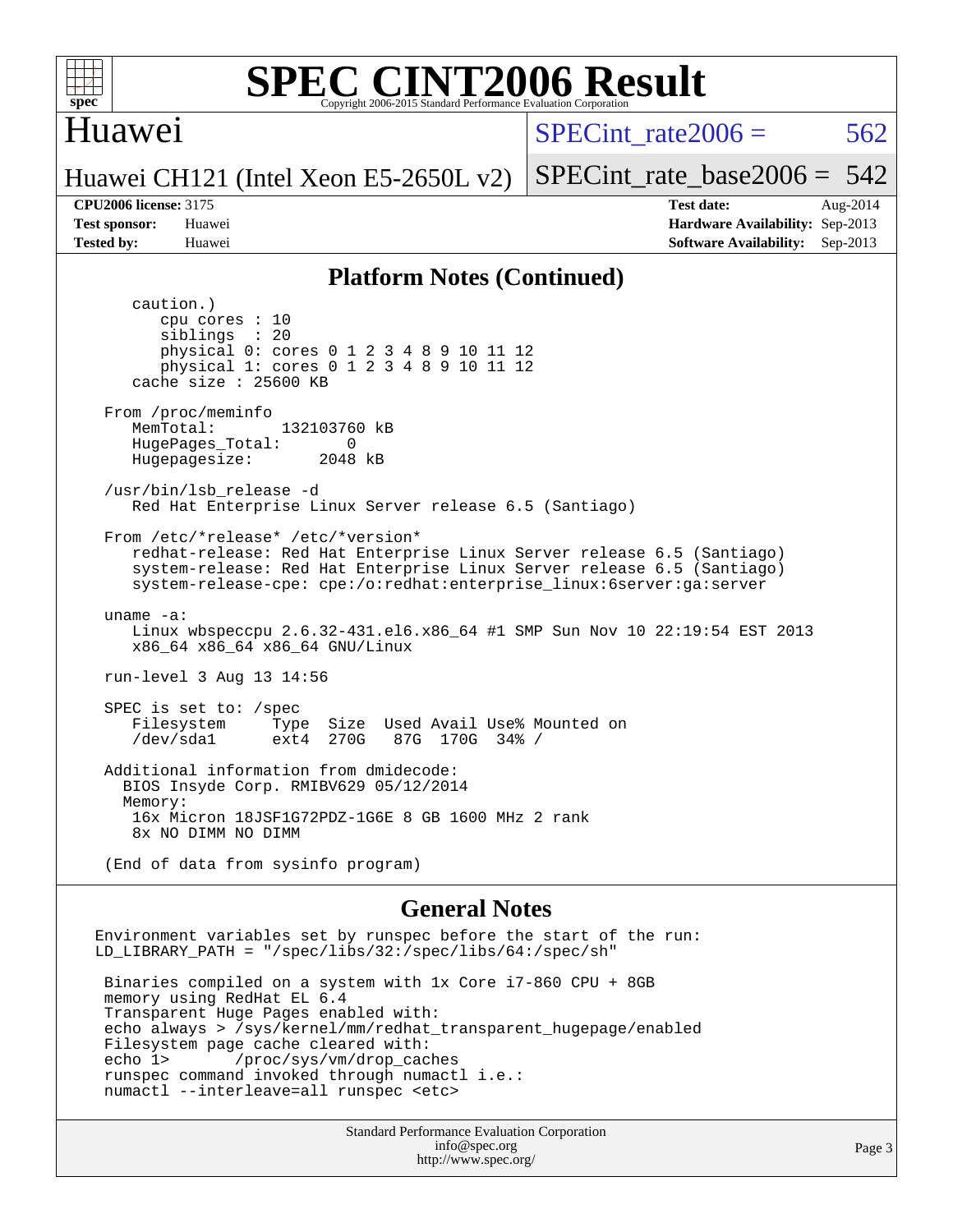

## Huawei

SPECint rate $2006 = 562$ 

Huawei CH121 (Intel Xeon E5-2650L v2)

**[CPU2006 license:](http://www.spec.org/auto/cpu2006/Docs/result-fields.html#CPU2006license)** 3175 **[Test date:](http://www.spec.org/auto/cpu2006/Docs/result-fields.html#Testdate)** Aug-2014

[SPECint\\_rate\\_base2006 =](http://www.spec.org/auto/cpu2006/Docs/result-fields.html#SPECintratebase2006)  $542$ 

**[Test sponsor:](http://www.spec.org/auto/cpu2006/Docs/result-fields.html#Testsponsor)** Huawei **[Hardware Availability:](http://www.spec.org/auto/cpu2006/Docs/result-fields.html#HardwareAvailability)** Sep-2013 **[Tested by:](http://www.spec.org/auto/cpu2006/Docs/result-fields.html#Testedby)** Huawei **[Software Availability:](http://www.spec.org/auto/cpu2006/Docs/result-fields.html#SoftwareAvailability)** Sep-2013

## **[Base Compiler Invocation](http://www.spec.org/auto/cpu2006/Docs/result-fields.html#BaseCompilerInvocation)**

[C benchmarks](http://www.spec.org/auto/cpu2006/Docs/result-fields.html#Cbenchmarks):  $\text{icc}$   $-\text{m32}$ 

[C++ benchmarks:](http://www.spec.org/auto/cpu2006/Docs/result-fields.html#CXXbenchmarks) [icpc -m32](http://www.spec.org/cpu2006/results/res2014q3/cpu2006-20140829-31084.flags.html#user_CXXbase_intel_icpc_4e5a5ef1a53fd332b3c49e69c3330699)

### **[Base Portability Flags](http://www.spec.org/auto/cpu2006/Docs/result-fields.html#BasePortabilityFlags)**

 400.perlbench: [-DSPEC\\_CPU\\_LINUX\\_IA32](http://www.spec.org/cpu2006/results/res2014q3/cpu2006-20140829-31084.flags.html#b400.perlbench_baseCPORTABILITY_DSPEC_CPU_LINUX_IA32) 462.libquantum: [-DSPEC\\_CPU\\_LINUX](http://www.spec.org/cpu2006/results/res2014q3/cpu2006-20140829-31084.flags.html#b462.libquantum_baseCPORTABILITY_DSPEC_CPU_LINUX) 483.xalancbmk: [-DSPEC\\_CPU\\_LINUX](http://www.spec.org/cpu2006/results/res2014q3/cpu2006-20140829-31084.flags.html#b483.xalancbmk_baseCXXPORTABILITY_DSPEC_CPU_LINUX)

### **[Base Optimization Flags](http://www.spec.org/auto/cpu2006/Docs/result-fields.html#BaseOptimizationFlags)**

[C benchmarks](http://www.spec.org/auto/cpu2006/Docs/result-fields.html#Cbenchmarks):

[-xSSE4.2](http://www.spec.org/cpu2006/results/res2014q3/cpu2006-20140829-31084.flags.html#user_CCbase_f-xSSE42_f91528193cf0b216347adb8b939d4107) [-ipo](http://www.spec.org/cpu2006/results/res2014q3/cpu2006-20140829-31084.flags.html#user_CCbase_f-ipo) [-O3](http://www.spec.org/cpu2006/results/res2014q3/cpu2006-20140829-31084.flags.html#user_CCbase_f-O3) [-no-prec-div](http://www.spec.org/cpu2006/results/res2014q3/cpu2006-20140829-31084.flags.html#user_CCbase_f-no-prec-div) [-opt-prefetch](http://www.spec.org/cpu2006/results/res2014q3/cpu2006-20140829-31084.flags.html#user_CCbase_f-opt-prefetch) [-opt-mem-layout-trans=3](http://www.spec.org/cpu2006/results/res2014q3/cpu2006-20140829-31084.flags.html#user_CCbase_f-opt-mem-layout-trans_a7b82ad4bd7abf52556d4961a2ae94d5)

[C++ benchmarks:](http://www.spec.org/auto/cpu2006/Docs/result-fields.html#CXXbenchmarks)

[-xSSE4.2](http://www.spec.org/cpu2006/results/res2014q3/cpu2006-20140829-31084.flags.html#user_CXXbase_f-xSSE42_f91528193cf0b216347adb8b939d4107) [-ipo](http://www.spec.org/cpu2006/results/res2014q3/cpu2006-20140829-31084.flags.html#user_CXXbase_f-ipo) [-O3](http://www.spec.org/cpu2006/results/res2014q3/cpu2006-20140829-31084.flags.html#user_CXXbase_f-O3) [-no-prec-div](http://www.spec.org/cpu2006/results/res2014q3/cpu2006-20140829-31084.flags.html#user_CXXbase_f-no-prec-div) [-opt-prefetch](http://www.spec.org/cpu2006/results/res2014q3/cpu2006-20140829-31084.flags.html#user_CXXbase_f-opt-prefetch) [-opt-mem-layout-trans=3](http://www.spec.org/cpu2006/results/res2014q3/cpu2006-20140829-31084.flags.html#user_CXXbase_f-opt-mem-layout-trans_a7b82ad4bd7abf52556d4961a2ae94d5) [-Wl,-z,muldefs](http://www.spec.org/cpu2006/results/res2014q3/cpu2006-20140829-31084.flags.html#user_CXXbase_link_force_multiple1_74079c344b956b9658436fd1b6dd3a8a) [-L/sh -lsmartheap](http://www.spec.org/cpu2006/results/res2014q3/cpu2006-20140829-31084.flags.html#user_CXXbase_SmartHeap_32f6c82aa1ed9c52345d30cf6e4a0499)

#### **[Base Other Flags](http://www.spec.org/auto/cpu2006/Docs/result-fields.html#BaseOtherFlags)**

[C benchmarks](http://www.spec.org/auto/cpu2006/Docs/result-fields.html#Cbenchmarks):

403.gcc: [-Dalloca=\\_alloca](http://www.spec.org/cpu2006/results/res2014q3/cpu2006-20140829-31084.flags.html#b403.gcc_baseEXTRA_CFLAGS_Dalloca_be3056838c12de2578596ca5467af7f3)

### **[Peak Compiler Invocation](http://www.spec.org/auto/cpu2006/Docs/result-fields.html#PeakCompilerInvocation)**

[C benchmarks \(except as noted below\)](http://www.spec.org/auto/cpu2006/Docs/result-fields.html#Cbenchmarksexceptasnotedbelow): [icc -m32](http://www.spec.org/cpu2006/results/res2014q3/cpu2006-20140829-31084.flags.html#user_CCpeak_intel_icc_5ff4a39e364c98233615fdd38438c6f2) 400.perlbench: [icc -m64](http://www.spec.org/cpu2006/results/res2014q3/cpu2006-20140829-31084.flags.html#user_peakCCLD400_perlbench_intel_icc_64bit_bda6cc9af1fdbb0edc3795bac97ada53) 401.bzip2: [icc -m64](http://www.spec.org/cpu2006/results/res2014q3/cpu2006-20140829-31084.flags.html#user_peakCCLD401_bzip2_intel_icc_64bit_bda6cc9af1fdbb0edc3795bac97ada53)

456.hmmer: [icc -m64](http://www.spec.org/cpu2006/results/res2014q3/cpu2006-20140829-31084.flags.html#user_peakCCLD456_hmmer_intel_icc_64bit_bda6cc9af1fdbb0edc3795bac97ada53)

458.sjeng: [icc -m64](http://www.spec.org/cpu2006/results/res2014q3/cpu2006-20140829-31084.flags.html#user_peakCCLD458_sjeng_intel_icc_64bit_bda6cc9af1fdbb0edc3795bac97ada53)

```
C++ benchmarks: 
    icpc -m32
```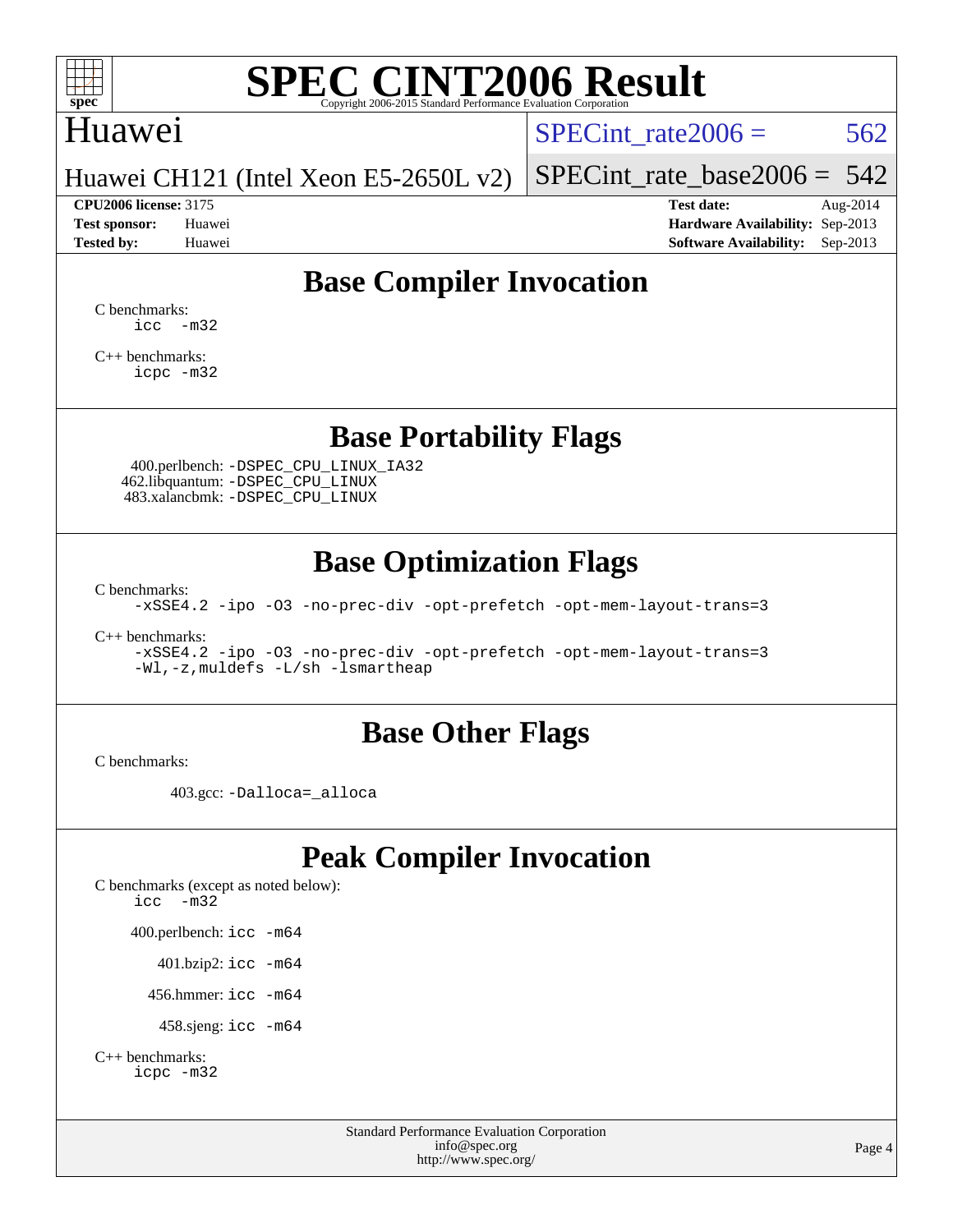

### Huawei

SPECint rate $2006 = 562$ 

Huawei CH121 (Intel Xeon E5-2650L v2)

[SPECint\\_rate\\_base2006 =](http://www.spec.org/auto/cpu2006/Docs/result-fields.html#SPECintratebase2006) 542

**[CPU2006 license:](http://www.spec.org/auto/cpu2006/Docs/result-fields.html#CPU2006license)** 3175 **[Test date:](http://www.spec.org/auto/cpu2006/Docs/result-fields.html#Testdate)** Aug-2014 **[Test sponsor:](http://www.spec.org/auto/cpu2006/Docs/result-fields.html#Testsponsor)** Huawei **[Hardware Availability:](http://www.spec.org/auto/cpu2006/Docs/result-fields.html#HardwareAvailability)** Sep-2013 **[Tested by:](http://www.spec.org/auto/cpu2006/Docs/result-fields.html#Testedby)** Huawei **[Software Availability:](http://www.spec.org/auto/cpu2006/Docs/result-fields.html#SoftwareAvailability)** Sep-2013

## **[Peak Portability Flags](http://www.spec.org/auto/cpu2006/Docs/result-fields.html#PeakPortabilityFlags)**

 400.perlbench: [-DSPEC\\_CPU\\_LP64](http://www.spec.org/cpu2006/results/res2014q3/cpu2006-20140829-31084.flags.html#b400.perlbench_peakCPORTABILITY_DSPEC_CPU_LP64) [-DSPEC\\_CPU\\_LINUX\\_X64](http://www.spec.org/cpu2006/results/res2014q3/cpu2006-20140829-31084.flags.html#b400.perlbench_peakCPORTABILITY_DSPEC_CPU_LINUX_X64) 401.bzip2: [-DSPEC\\_CPU\\_LP64](http://www.spec.org/cpu2006/results/res2014q3/cpu2006-20140829-31084.flags.html#suite_peakCPORTABILITY401_bzip2_DSPEC_CPU_LP64) 456.hmmer: [-DSPEC\\_CPU\\_LP64](http://www.spec.org/cpu2006/results/res2014q3/cpu2006-20140829-31084.flags.html#suite_peakCPORTABILITY456_hmmer_DSPEC_CPU_LP64) 458.sjeng: [-DSPEC\\_CPU\\_LP64](http://www.spec.org/cpu2006/results/res2014q3/cpu2006-20140829-31084.flags.html#suite_peakCPORTABILITY458_sjeng_DSPEC_CPU_LP64) 462.libquantum: [-DSPEC\\_CPU\\_LINUX](http://www.spec.org/cpu2006/results/res2014q3/cpu2006-20140829-31084.flags.html#b462.libquantum_peakCPORTABILITY_DSPEC_CPU_LINUX) 483.xalancbmk: [-DSPEC\\_CPU\\_LINUX](http://www.spec.org/cpu2006/results/res2014q3/cpu2006-20140829-31084.flags.html#b483.xalancbmk_peakCXXPORTABILITY_DSPEC_CPU_LINUX)

## **[Peak Optimization Flags](http://www.spec.org/auto/cpu2006/Docs/result-fields.html#PeakOptimizationFlags)**

[C benchmarks](http://www.spec.org/auto/cpu2006/Docs/result-fields.html#Cbenchmarks):

 400.perlbench: [-xSSE4.2](http://www.spec.org/cpu2006/results/res2014q3/cpu2006-20140829-31084.flags.html#user_peakPASS2_CFLAGSPASS2_LDCFLAGS400_perlbench_f-xSSE42_f91528193cf0b216347adb8b939d4107)(pass 2) [-prof-gen](http://www.spec.org/cpu2006/results/res2014q3/cpu2006-20140829-31084.flags.html#user_peakPASS1_CFLAGSPASS1_LDCFLAGS400_perlbench_prof_gen_e43856698f6ca7b7e442dfd80e94a8fc)(pass 1) [-ipo](http://www.spec.org/cpu2006/results/res2014q3/cpu2006-20140829-31084.flags.html#user_peakPASS2_CFLAGSPASS2_LDCFLAGS400_perlbench_f-ipo)(pass 2) [-O3](http://www.spec.org/cpu2006/results/res2014q3/cpu2006-20140829-31084.flags.html#user_peakPASS2_CFLAGSPASS2_LDCFLAGS400_perlbench_f-O3)(pass 2) [-no-prec-div](http://www.spec.org/cpu2006/results/res2014q3/cpu2006-20140829-31084.flags.html#user_peakPASS2_CFLAGSPASS2_LDCFLAGS400_perlbench_f-no-prec-div)(pass 2) [-prof-use](http://www.spec.org/cpu2006/results/res2014q3/cpu2006-20140829-31084.flags.html#user_peakPASS2_CFLAGSPASS2_LDCFLAGS400_perlbench_prof_use_bccf7792157ff70d64e32fe3e1250b55)(pass 2) [-auto-ilp32](http://www.spec.org/cpu2006/results/res2014q3/cpu2006-20140829-31084.flags.html#user_peakCOPTIMIZE400_perlbench_f-auto-ilp32)  $401.bzip2: -xSSE4.2(pass 2) -prof-qen(pass 1) -ipo(pass 2)$  $401.bzip2: -xSSE4.2(pass 2) -prof-qen(pass 1) -ipo(pass 2)$  $401.bzip2: -xSSE4.2(pass 2) -prof-qen(pass 1) -ipo(pass 2)$  $401.bzip2: -xSSE4.2(pass 2) -prof-qen(pass 1) -ipo(pass 2)$  $401.bzip2: -xSSE4.2(pass 2) -prof-qen(pass 1) -ipo(pass 2)$ [-O3](http://www.spec.org/cpu2006/results/res2014q3/cpu2006-20140829-31084.flags.html#user_peakPASS2_CFLAGSPASS2_LDCFLAGS401_bzip2_f-O3)(pass 2) [-no-prec-div](http://www.spec.org/cpu2006/results/res2014q3/cpu2006-20140829-31084.flags.html#user_peakPASS2_CFLAGSPASS2_LDCFLAGS401_bzip2_f-no-prec-div)(pass 2) [-prof-use](http://www.spec.org/cpu2006/results/res2014q3/cpu2006-20140829-31084.flags.html#user_peakPASS2_CFLAGSPASS2_LDCFLAGS401_bzip2_prof_use_bccf7792157ff70d64e32fe3e1250b55)(pass 2) [-opt-prefetch](http://www.spec.org/cpu2006/results/res2014q3/cpu2006-20140829-31084.flags.html#user_peakCOPTIMIZE401_bzip2_f-opt-prefetch) [-auto-ilp32](http://www.spec.org/cpu2006/results/res2014q3/cpu2006-20140829-31084.flags.html#user_peakCOPTIMIZE401_bzip2_f-auto-ilp32) [-ansi-alias](http://www.spec.org/cpu2006/results/res2014q3/cpu2006-20140829-31084.flags.html#user_peakCOPTIMIZE401_bzip2_f-ansi-alias)  $403.\text{sec: basepeak}$  = yes 429.mcf: basepeak = yes 445.gobmk: [-xSSE4.2](http://www.spec.org/cpu2006/results/res2014q3/cpu2006-20140829-31084.flags.html#user_peakPASS2_CFLAGSPASS2_LDCFLAGS445_gobmk_f-xSSE42_f91528193cf0b216347adb8b939d4107)(pass 2) [-prof-gen](http://www.spec.org/cpu2006/results/res2014q3/cpu2006-20140829-31084.flags.html#user_peakPASS1_CFLAGSPASS1_LDCFLAGS445_gobmk_prof_gen_e43856698f6ca7b7e442dfd80e94a8fc)(pass 1) [-prof-use](http://www.spec.org/cpu2006/results/res2014q3/cpu2006-20140829-31084.flags.html#user_peakPASS2_CFLAGSPASS2_LDCFLAGS445_gobmk_prof_use_bccf7792157ff70d64e32fe3e1250b55)(pass 2) [-ansi-alias](http://www.spec.org/cpu2006/results/res2014q3/cpu2006-20140829-31084.flags.html#user_peakCOPTIMIZE445_gobmk_f-ansi-alias) [-opt-mem-layout-trans=3](http://www.spec.org/cpu2006/results/res2014q3/cpu2006-20140829-31084.flags.html#user_peakCOPTIMIZE445_gobmk_f-opt-mem-layout-trans_a7b82ad4bd7abf52556d4961a2ae94d5) 456.hmmer: [-xSSE4.2](http://www.spec.org/cpu2006/results/res2014q3/cpu2006-20140829-31084.flags.html#user_peakCOPTIMIZE456_hmmer_f-xSSE42_f91528193cf0b216347adb8b939d4107) [-ipo](http://www.spec.org/cpu2006/results/res2014q3/cpu2006-20140829-31084.flags.html#user_peakCOPTIMIZE456_hmmer_f-ipo) [-O3](http://www.spec.org/cpu2006/results/res2014q3/cpu2006-20140829-31084.flags.html#user_peakCOPTIMIZE456_hmmer_f-O3) [-no-prec-div](http://www.spec.org/cpu2006/results/res2014q3/cpu2006-20140829-31084.flags.html#user_peakCOPTIMIZE456_hmmer_f-no-prec-div) [-unroll2](http://www.spec.org/cpu2006/results/res2014q3/cpu2006-20140829-31084.flags.html#user_peakCOPTIMIZE456_hmmer_f-unroll_784dae83bebfb236979b41d2422d7ec2) [-auto-ilp32](http://www.spec.org/cpu2006/results/res2014q3/cpu2006-20140829-31084.flags.html#user_peakCOPTIMIZE456_hmmer_f-auto-ilp32) 458.sjeng: [-xSSE4.2](http://www.spec.org/cpu2006/results/res2014q3/cpu2006-20140829-31084.flags.html#user_peakPASS2_CFLAGSPASS2_LDCFLAGS458_sjeng_f-xSSE42_f91528193cf0b216347adb8b939d4107)(pass 2) [-prof-gen](http://www.spec.org/cpu2006/results/res2014q3/cpu2006-20140829-31084.flags.html#user_peakPASS1_CFLAGSPASS1_LDCFLAGS458_sjeng_prof_gen_e43856698f6ca7b7e442dfd80e94a8fc)(pass 1) [-ipo](http://www.spec.org/cpu2006/results/res2014q3/cpu2006-20140829-31084.flags.html#user_peakPASS2_CFLAGSPASS2_LDCFLAGS458_sjeng_f-ipo)(pass 2) [-O3](http://www.spec.org/cpu2006/results/res2014q3/cpu2006-20140829-31084.flags.html#user_peakPASS2_CFLAGSPASS2_LDCFLAGS458_sjeng_f-O3)(pass 2) [-no-prec-div](http://www.spec.org/cpu2006/results/res2014q3/cpu2006-20140829-31084.flags.html#user_peakPASS2_CFLAGSPASS2_LDCFLAGS458_sjeng_f-no-prec-div)(pass 2) [-prof-use](http://www.spec.org/cpu2006/results/res2014q3/cpu2006-20140829-31084.flags.html#user_peakPASS2_CFLAGSPASS2_LDCFLAGS458_sjeng_prof_use_bccf7792157ff70d64e32fe3e1250b55)(pass 2) [-unroll4](http://www.spec.org/cpu2006/results/res2014q3/cpu2006-20140829-31084.flags.html#user_peakCOPTIMIZE458_sjeng_f-unroll_4e5e4ed65b7fd20bdcd365bec371b81f) [-auto-ilp32](http://www.spec.org/cpu2006/results/res2014q3/cpu2006-20140829-31084.flags.html#user_peakCOPTIMIZE458_sjeng_f-auto-ilp32)  $462$ .libquantum: basepeak = yes 464.h264ref: [-xSSE4.2](http://www.spec.org/cpu2006/results/res2014q3/cpu2006-20140829-31084.flags.html#user_peakPASS2_CFLAGSPASS2_LDCFLAGS464_h264ref_f-xSSE42_f91528193cf0b216347adb8b939d4107)(pass 2) [-prof-gen](http://www.spec.org/cpu2006/results/res2014q3/cpu2006-20140829-31084.flags.html#user_peakPASS1_CFLAGSPASS1_LDCFLAGS464_h264ref_prof_gen_e43856698f6ca7b7e442dfd80e94a8fc)(pass 1) [-ipo](http://www.spec.org/cpu2006/results/res2014q3/cpu2006-20140829-31084.flags.html#user_peakPASS2_CFLAGSPASS2_LDCFLAGS464_h264ref_f-ipo)(pass 2) [-O3](http://www.spec.org/cpu2006/results/res2014q3/cpu2006-20140829-31084.flags.html#user_peakPASS2_CFLAGSPASS2_LDCFLAGS464_h264ref_f-O3)(pass 2) [-no-prec-div](http://www.spec.org/cpu2006/results/res2014q3/cpu2006-20140829-31084.flags.html#user_peakPASS2_CFLAGSPASS2_LDCFLAGS464_h264ref_f-no-prec-div)(pass 2) [-prof-use](http://www.spec.org/cpu2006/results/res2014q3/cpu2006-20140829-31084.flags.html#user_peakPASS2_CFLAGSPASS2_LDCFLAGS464_h264ref_prof_use_bccf7792157ff70d64e32fe3e1250b55)(pass 2) [-unroll2](http://www.spec.org/cpu2006/results/res2014q3/cpu2006-20140829-31084.flags.html#user_peakCOPTIMIZE464_h264ref_f-unroll_784dae83bebfb236979b41d2422d7ec2) [-ansi-alias](http://www.spec.org/cpu2006/results/res2014q3/cpu2006-20140829-31084.flags.html#user_peakCOPTIMIZE464_h264ref_f-ansi-alias) [C++ benchmarks:](http://www.spec.org/auto/cpu2006/Docs/result-fields.html#CXXbenchmarks)

 471.omnetpp: [-xSSE4.2](http://www.spec.org/cpu2006/results/res2014q3/cpu2006-20140829-31084.flags.html#user_peakPASS2_CXXFLAGSPASS2_LDCXXFLAGS471_omnetpp_f-xSSE42_f91528193cf0b216347adb8b939d4107)(pass 2) [-prof-gen](http://www.spec.org/cpu2006/results/res2014q3/cpu2006-20140829-31084.flags.html#user_peakPASS1_CXXFLAGSPASS1_LDCXXFLAGS471_omnetpp_prof_gen_e43856698f6ca7b7e442dfd80e94a8fc)(pass 1) [-ipo](http://www.spec.org/cpu2006/results/res2014q3/cpu2006-20140829-31084.flags.html#user_peakPASS2_CXXFLAGSPASS2_LDCXXFLAGS471_omnetpp_f-ipo)(pass 2) [-O3](http://www.spec.org/cpu2006/results/res2014q3/cpu2006-20140829-31084.flags.html#user_peakPASS2_CXXFLAGSPASS2_LDCXXFLAGS471_omnetpp_f-O3)(pass 2) [-no-prec-div](http://www.spec.org/cpu2006/results/res2014q3/cpu2006-20140829-31084.flags.html#user_peakPASS2_CXXFLAGSPASS2_LDCXXFLAGS471_omnetpp_f-no-prec-div)(pass 2) [-prof-use](http://www.spec.org/cpu2006/results/res2014q3/cpu2006-20140829-31084.flags.html#user_peakPASS2_CXXFLAGSPASS2_LDCXXFLAGS471_omnetpp_prof_use_bccf7792157ff70d64e32fe3e1250b55)(pass 2) [-ansi-alias](http://www.spec.org/cpu2006/results/res2014q3/cpu2006-20140829-31084.flags.html#user_peakCXXOPTIMIZE471_omnetpp_f-ansi-alias) [-opt-ra-region-strategy=block](http://www.spec.org/cpu2006/results/res2014q3/cpu2006-20140829-31084.flags.html#user_peakCXXOPTIMIZE471_omnetpp_f-opt-ra-region-strategy_a0a37c372d03933b2a18d4af463c1f69) [-Wl,-z,muldefs](http://www.spec.org/cpu2006/results/res2014q3/cpu2006-20140829-31084.flags.html#user_peakEXTRA_LDFLAGS471_omnetpp_link_force_multiple1_74079c344b956b9658436fd1b6dd3a8a) [-L/sh -lsmartheap](http://www.spec.org/cpu2006/results/res2014q3/cpu2006-20140829-31084.flags.html#user_peakEXTRA_LIBS471_omnetpp_SmartHeap_32f6c82aa1ed9c52345d30cf6e4a0499)

473.astar: basepeak = yes

Continued on next page